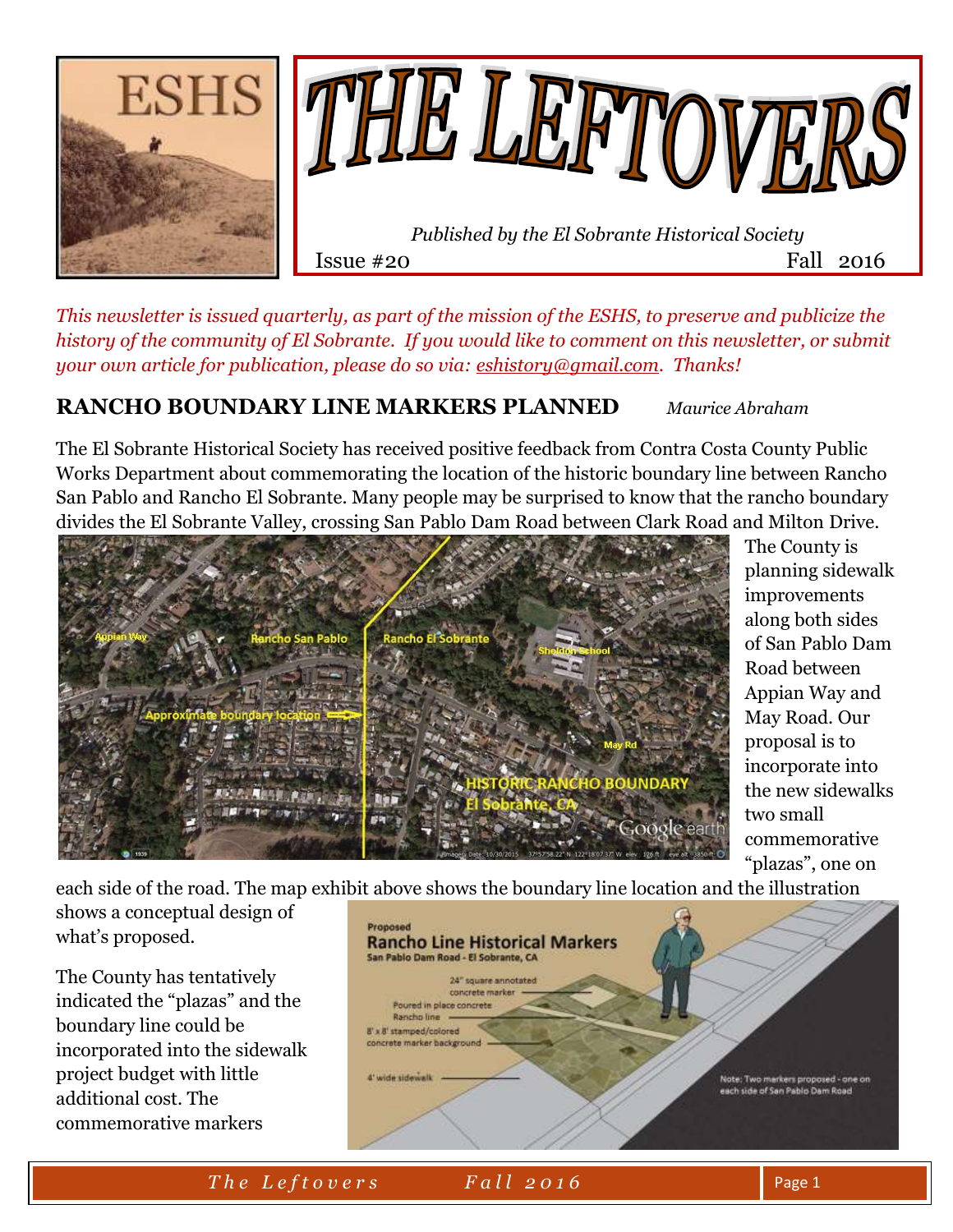themselves would be provided by the Historical Society and would either be cast bronze, engraved granite or etched concrete, similar to the historic markers in the downtown. Funding for the markers has yet to be identified, but their cost is not expected to exceed \$1,500 for both.

"We're excited about the prospect of having these markers in place to inform visitors about one more important aspect of the community's history," said Maurice Abraham who, on behalf of the Historical Society, is coordinating this project with County staff. Although a definitive schedule for the sidewalk project has not been established, construction is not expected to begin for two to three years.

## **60 Years Ago: A New Bridge Opens While Car Ferry Service Ends on the Bay**

*Donald Bastin*



*Friday, August 31, 1956.*

*Celebration of the opening of the newly-constructed Richmond-San Rafael Bridge. The man in the middle is California Governor Goodwin Knight.* 

*This was the last day that the Richmond-San Rafael Ferry system operated its boats between Pt. Castro in Richmond and Pt.San Quentin in San Rafael, and the last day of car ferry service on the Bay. The bridge opened to vehicle traffic the next day, September 1.*

*The official name of the bridge is the John F. McCarthy Memorial Bridge. McCarthy was a well-respected State Senator.*

Typically, our local newspaper, the El Sobrante Herald, made no mention of this historic event, even though it undoubtedly affected the town's population. Indeed, such was the intense focus on purely local events that the editor, Eddie Galli, even declined to make any mention of the assassination of President Kennedy, in November, 1963.

In any case, the opening of the new Richmond-San Rafael Bridge was an historic occasion. Before this time, motorists traveling directly between the East Bay and Marin had only one option: the Richmond-San Rafael ferry.

The ferry system entered into operation on May 1, 1915. The little ferry Ellen was converted to accept automobiles, but it proved to be unsafe and was soon replaced by bigger boats designed for the purpose of carrying cars. Eventually, the service grew to include a fleet of four boats. These were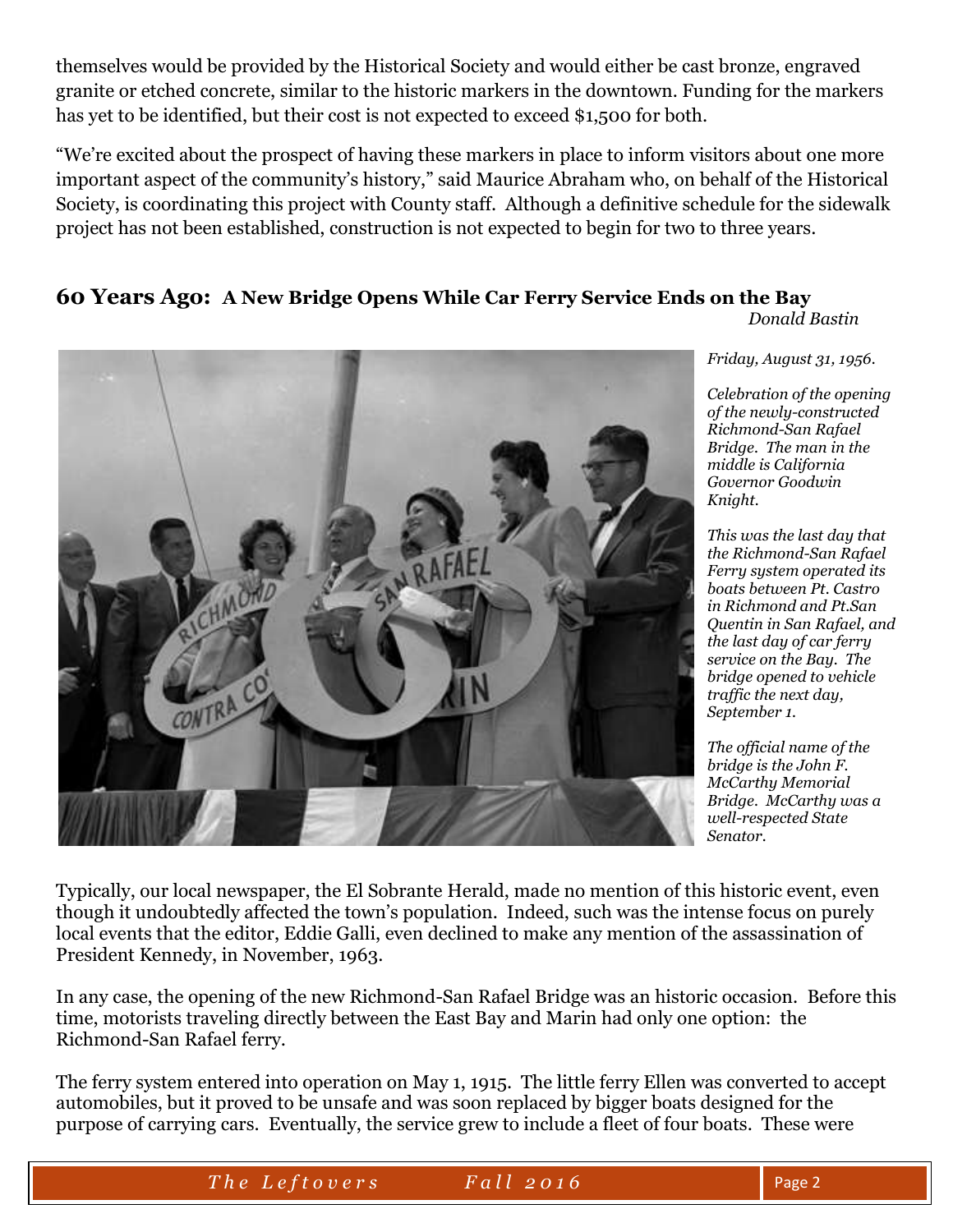wooden side-wheelers, using oil-burning steam engines. Crossing time was around 20 minutes. Below is a steaming schedule for the Summer of 1927. As can be noted, traffic was heaviest on the



weekends. This is the opposite of today's bridge traffic, which is heaviest during the week due to commuter traffic. In the days before World War II, most ferry traffic was related to pleasure driving, primarily folks headed toward the resort areas along the Russian River.

By around 1940, the boats were replaced by steel, propeller-driven vessels, which were considerably larger and faster. But the rapid population growth that occurred due to the local war effort meant that the days of the ferry system were numbered.

People were thinking about building a bridge between Contra Costa and Marin Counties as early as the 1920s. Most plans envisioned a connection between Pt. San Pablo and Pt. San Pedro, at the entrance to San Pablo Bay. This made some sense, as the distance was shorter that at any other point. Another logical route would ground the western end of the bridge on the Marin Islands, just off San Rafael. Indeed, Thomas Crowley, who operated a successful tug and chandlery business on the Bay, bought the islands in 1926 in the expectation that their value would increase tremendously when the bridge was eventually constructed, with the islands part of the plans. As it turned out, the main island became a vacation home for the Crowley family for 60 years. Long

after the bridge was built, the Crowley family donated the islands to the State. They now belong to the U.S. Fish and Wildlife Service, serving as a rookery and wildlife refuge.

Construction of the new bridge began in March, 1953. The photo at right was taken about a year later, in 1954, by Ed Campbell, whose family moved to El Sobrante in 1934 (Ed's dad built a house along what is now Campbell Lane, which is still standing). The boy is Ed's son, steve. In the background we can see construction proceeding on the



bridge's support structures. Construction actually proceeded fairly rapidly, and the bridge was completed ahead of schedule and under budget.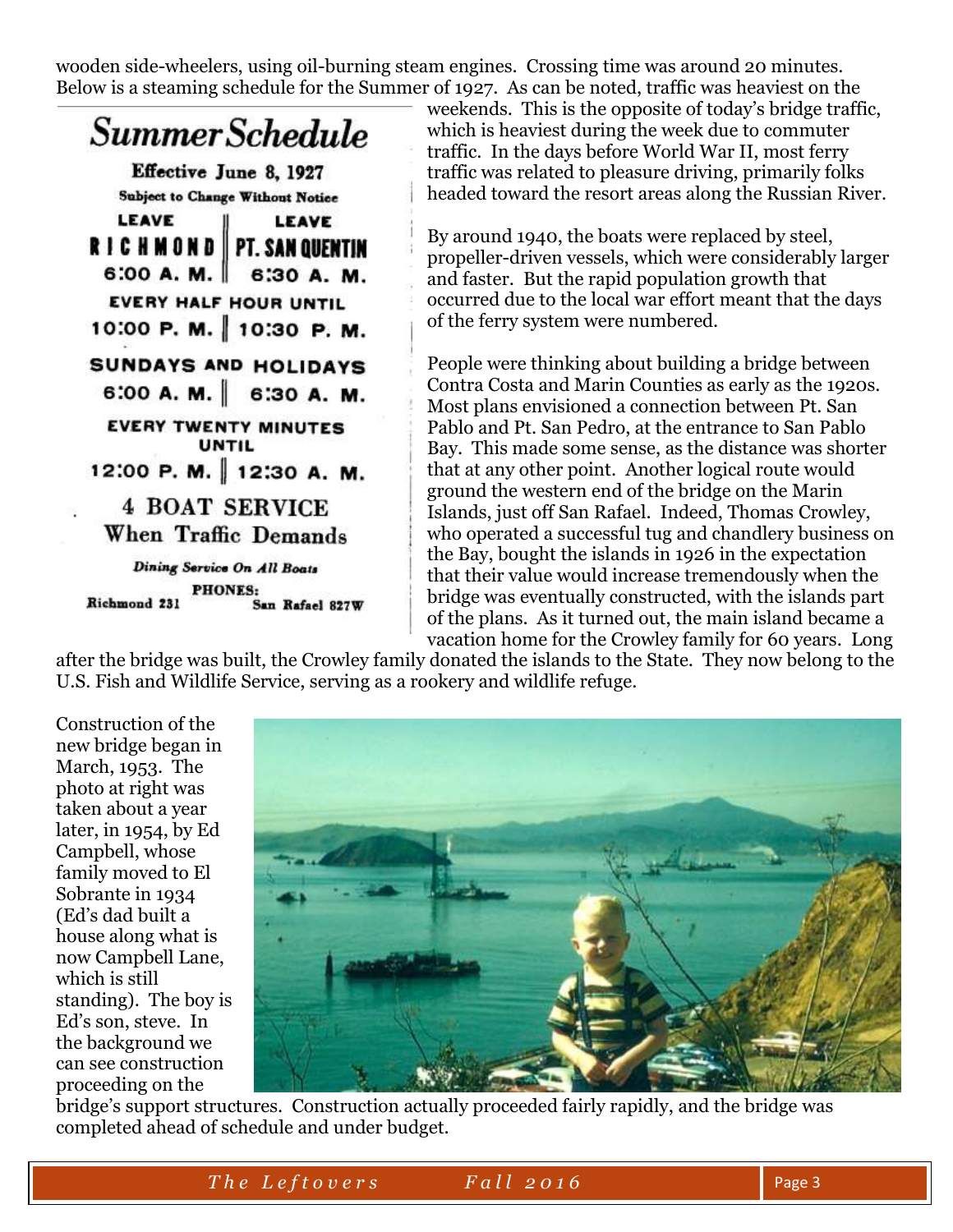

Friday, August 31, 1956, was the last day of ferry service on the Richmond-San Rafael run. Many people took one last ride for old times' sake. The three people on this ferry boat are Ed Campbell's son Steve, daughter Terry, and wife Jeanne.

This picture was probably taken late in 1954 or early 1955, also by Ed Campbell, and shows construction proceeding on the bridge superstructure. Red Rock is the island in the background.





This picture was taken shortly after completion of the bridge. In the foreground are the idled ferries of the now defunct ferry system. While car ferry systems continued to operate on the Sacramento River for a time, all car ferry service ceased, on the Bay, as of September 1, 1956.

The long roadway pier at the left was used as a

public fishing pier. But after years of neglect, the pier deteriorated and was closed. The structure has now completely collapsed and is no longer visible.

A few bridge facts:

Total length, including approaches: 5.5 miles. Bridge toll, passenger car, 1956: 75 cents. Total Cost: \$62 Million Average daily usage, 2015: About 80,000 vehicles The bridge spans two ship channels, conspicuous by the two main cantilever spans above them. As the channels are not parallel, the bridge does not follow a straight line.

Plans are now in place to allow walkers and bikers on the bridge, as part of the San Francisco Bay Trail. This new trail section should open sometime in 2018.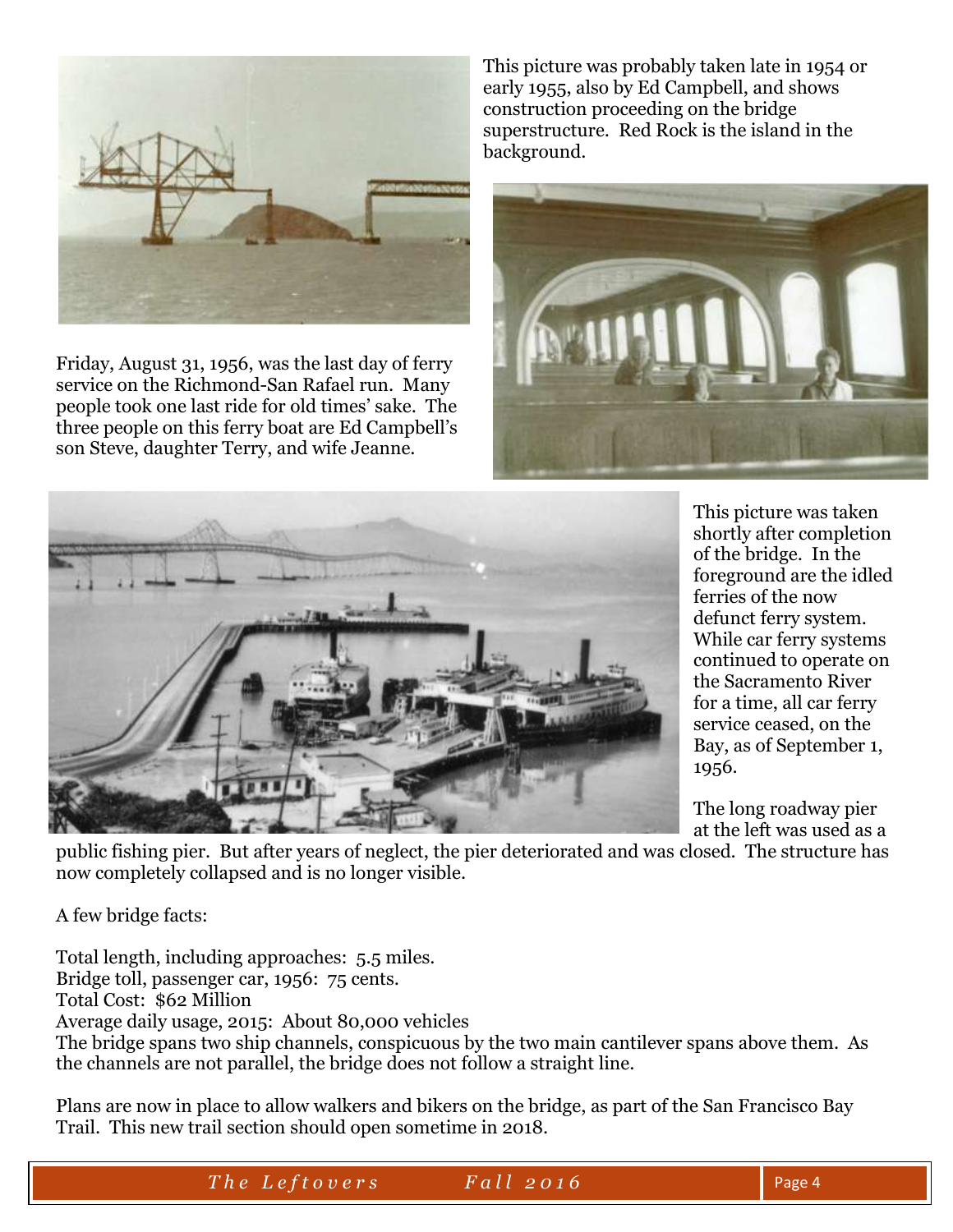

#### **June 14, 1956: Work on New Appian Bridge Set For July**

The *Herald* announced that the County Board of Supervisors had set aside \$45,000 for construction of a new bridge over San Pablo Creek, at the intersection of the Dam Road and Appian Way. The construction of a new crossing was long overdue:

"Civic leaders of El Sobrante long have sought the improvement. For years the narrow, angled old bridge, designed for minor traffic flow of a pre-war era, has been a major bottleneck in the area.

 Since the widening of Dam Road and the sharp buildup of traffic resulting from El Sobrante's steadily increasing population, the bridge intersection has been the scene of several accidents and vehicles are stacked bumper to bumper along Appian Way during traffic rush hours."

In the December 13 issue of the *Herald,* it was reported that the bridge would open early in the new year. Work had temporarily halted, while waiting for the concrete to "cure." Apparently, all went smoothly thereafter, as no more is mentioned about the new bridge.

#### **September 13, 1956: Groundbreaking is Started for Local Postal Structure**

El Sobrante was finally to get its own, standalone post office, thanks to the efforts of landowner and developer, Claude Lee. According to Lee, the new facility would "be completed in the latter part of November in time for the Christmas mailing rush." Lee was too optimistic, as the opening was delayed until Monday, January 28, 1957. Gust Allyn, the local Postmaster, was in attendance.

store, right next door. Today, the old Post Office building, at 3927 San Pablo Dam Road, is the site of Wadsworth Glass Company. The variety store is now the core of a larger structure, which houses the



Richmond Elks Lodge, #1251.

#### **August 8, 1956: Sheldon School District Starts Construction of New Modern Building**



Grading on the site of the new Hillview School, on Clark Road, was reported to be completed. Actual construction of the new school building would now go forward, with an anticipated opening in early February. That estimate proved to be only a little off; in fact, the new school opened on March 4, 1957.

The new school, built to relieve overcrowding at Sheldon School, contained eight classrooms and one kindergarten room. The site covered 10 acres, and was part of the old Skow Dairy property.

Today, the site is the home of the East Bay Waldorf School.



At the same time, Lee opened his new variety